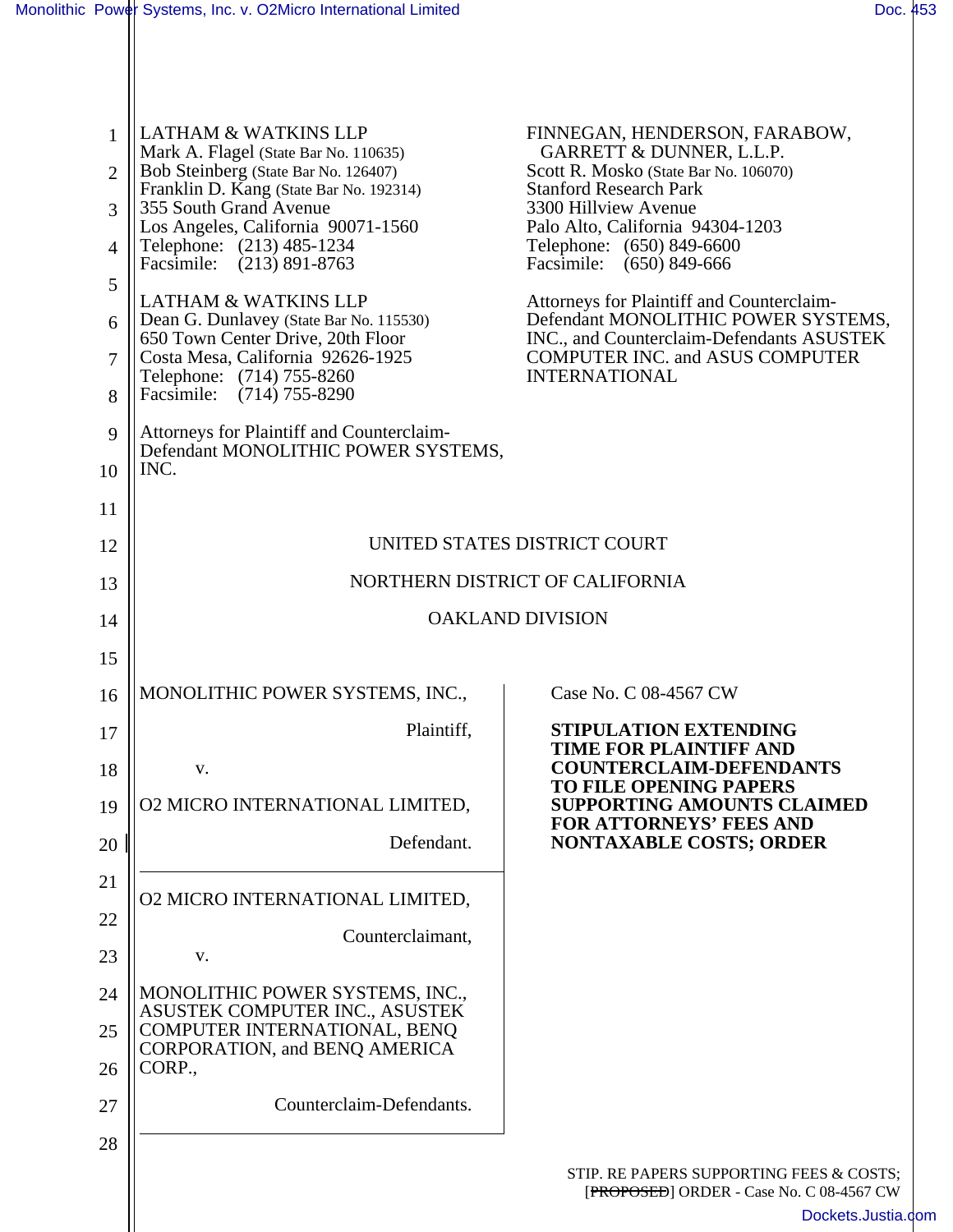| $\mathbf{1}$   | Pursuant to Civil Local Rule 6-2, the parties to this action hereby stipulate to the following:                                                                          |  |
|----------------|--------------------------------------------------------------------------------------------------------------------------------------------------------------------------|--|
| $\overline{2}$ | 1.<br>This Court ordered the parties to meet and confer to attempt to determine the amount                                                                               |  |
| 3              | of reasonable attorneys' fees and costs that should be awarded pursuant to the Court's March 3, 2011                                                                     |  |
| $\overline{4}$ | Order Granting in Part MPS and ASUSTeK's Motion for Attorneys' Fees and Non-taxable Costs                                                                                |  |
| 5              | (Dkt. No. 449). Discussions among the parties have occurred. At present, no agreement has been                                                                           |  |
| 6              | reached;                                                                                                                                                                 |  |
| 7              | 2.<br>The parties believe additional time will be helpful to allow counsel to invest further                                                                             |  |
| 8              | effort to meet and confer regarding the issues pending before the Court. The parties are committed                                                                       |  |
| 9              | to a constructive process that warrants an extension of the schedule for good cause;                                                                                     |  |
| 10             | 3.<br>According to the Order (Dkt. No. 449), MPS and the ASUSTeK entities are to file                                                                                    |  |
| 11             | their opening brief and documentation supporting the amounts they claim for attorneys' fees and                                                                          |  |
| 12             | non-taxable costs on April 7, 2011. If this matter does not otherwise resolve, the parties agree that                                                                    |  |
| 13             | these opening papers shall now be filed on or before May 5, 2011;                                                                                                        |  |
| 14             | O2 Micro's responsive brief currently is due April 21, 2011. The parties agree that<br>4.                                                                                |  |
| 15             | this responsive brief shall now be due on May 19, 2011; and                                                                                                              |  |
| 16             | 5.<br>The MPS and ASUSTeK entities' reply brief shall now be due on May 26, 2011,                                                                                        |  |
| 17             | IT IS SO STIPULATED.                                                                                                                                                     |  |
| 18             | Scott R. Mosko received permission from Edward R. Reines, counsel to O2 Micro, to attach                                                                                 |  |
| 19             | his electronic signature to this stipulation and proposed order.                                                                                                         |  |
| 20             | Dated: April 5, 2011                                                                                                                                                     |  |
| 21             |                                                                                                                                                                          |  |
| 22             | WEIL, GOTSHAL & MANGES LLP<br><b>LATHAM &amp; WATKINS LLP</b>                                                                                                            |  |
| 23             |                                                                                                                                                                          |  |
| 24             | /s/ Dean G. Dunlavey<br>/s/ Edward R. Reines<br>By:<br>By:<br><b>Edward R. Reines</b><br>Dean G. Dunlavey                                                                |  |
| 25             |                                                                                                                                                                          |  |
| 26             | Attorneys for Defendant and Counterclaimant<br>Attorneys for Plaintiff and Counterclaim-<br><b>02 MICRO INTERNATIONAL LIMITED</b><br>Defendant MONOLITHIC POWER SYSTEMS, |  |
| 27             | INC.                                                                                                                                                                     |  |
| 28             |                                                                                                                                                                          |  |
|                | STIP. RE PAPERS SUPPORTING FEES & COSTS;                                                                                                                                 |  |